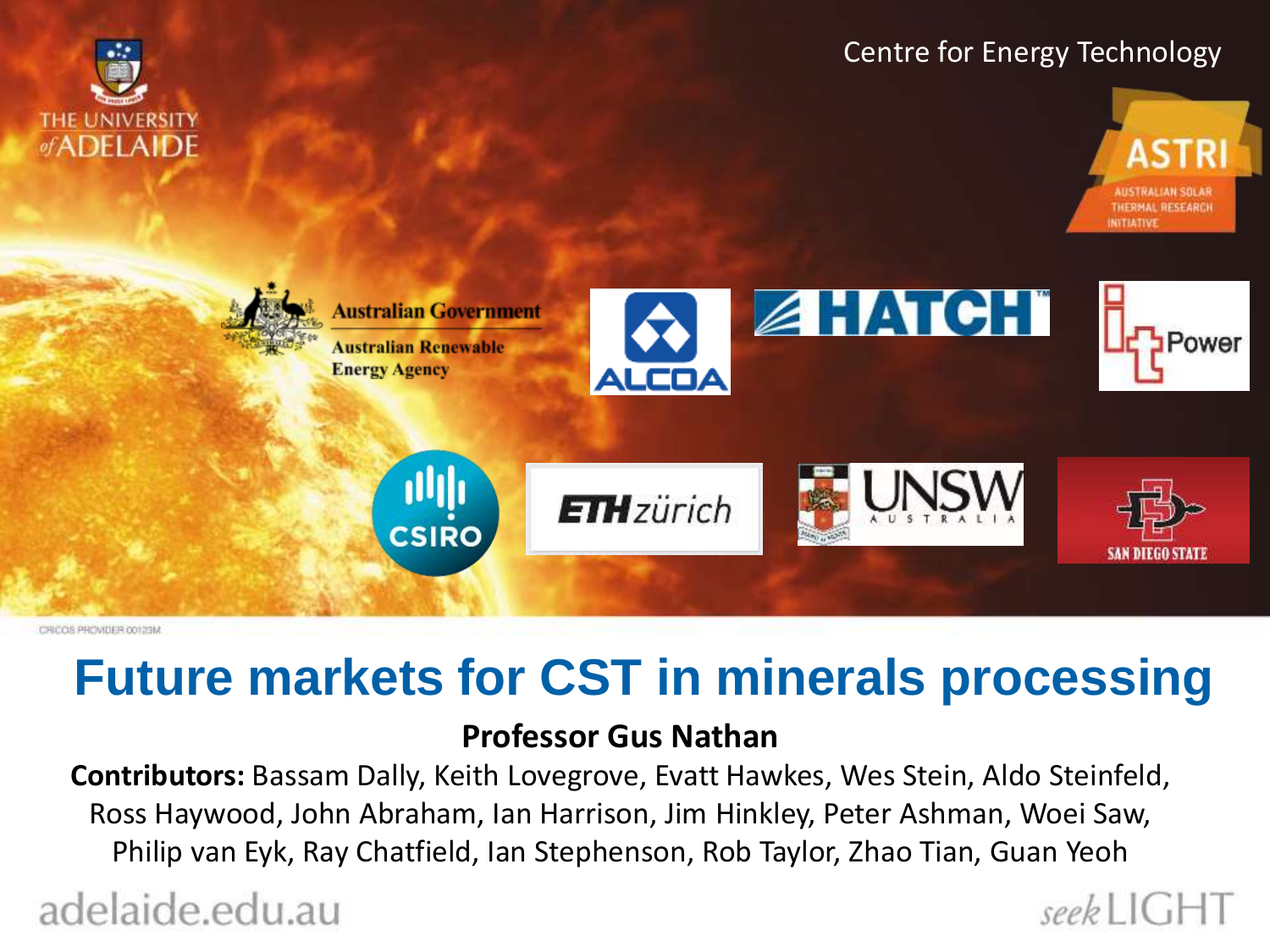## **Australia's primary energy by sector**



University of Adelaide 2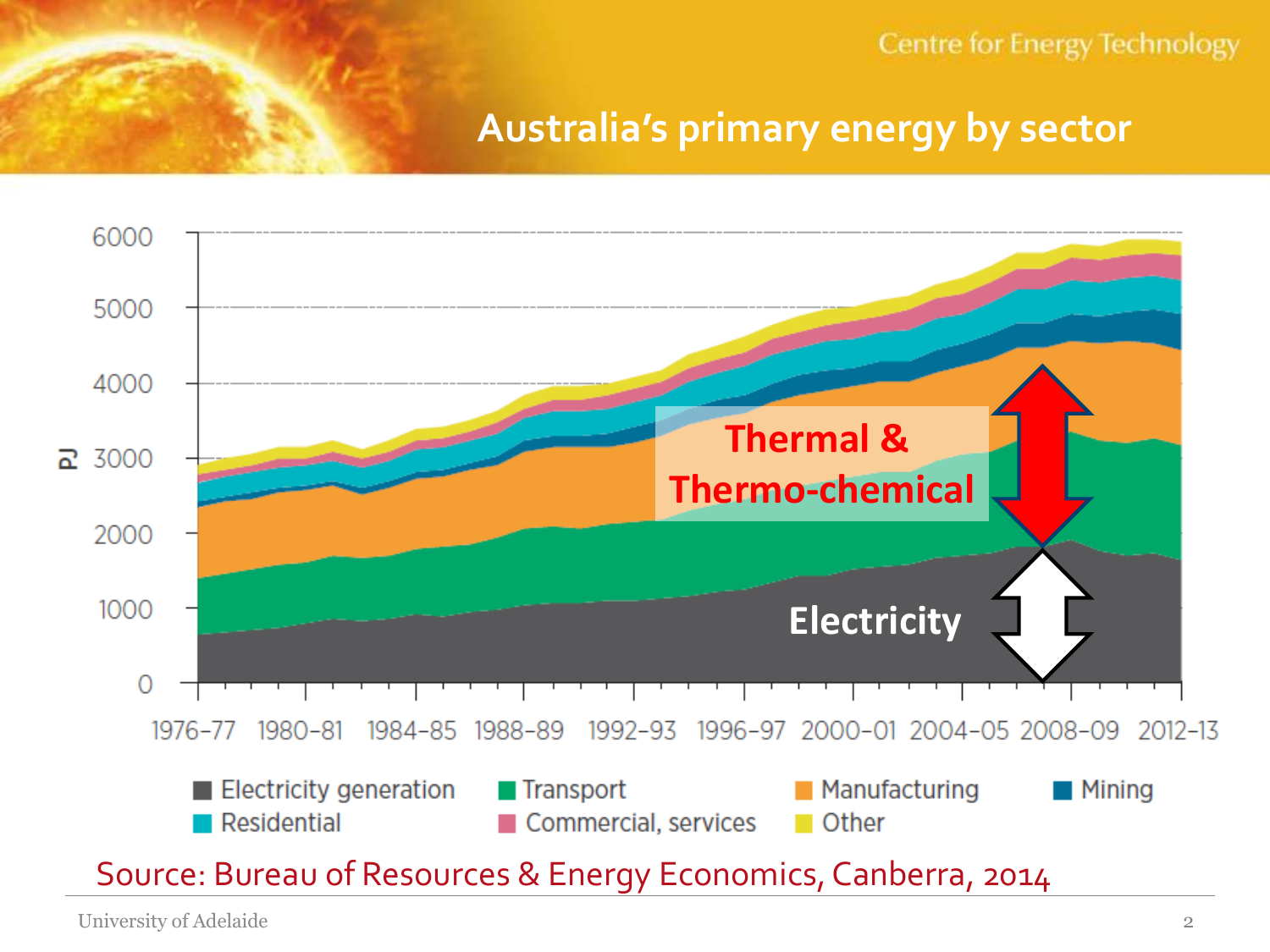## **Potential markets for high temperature CST**

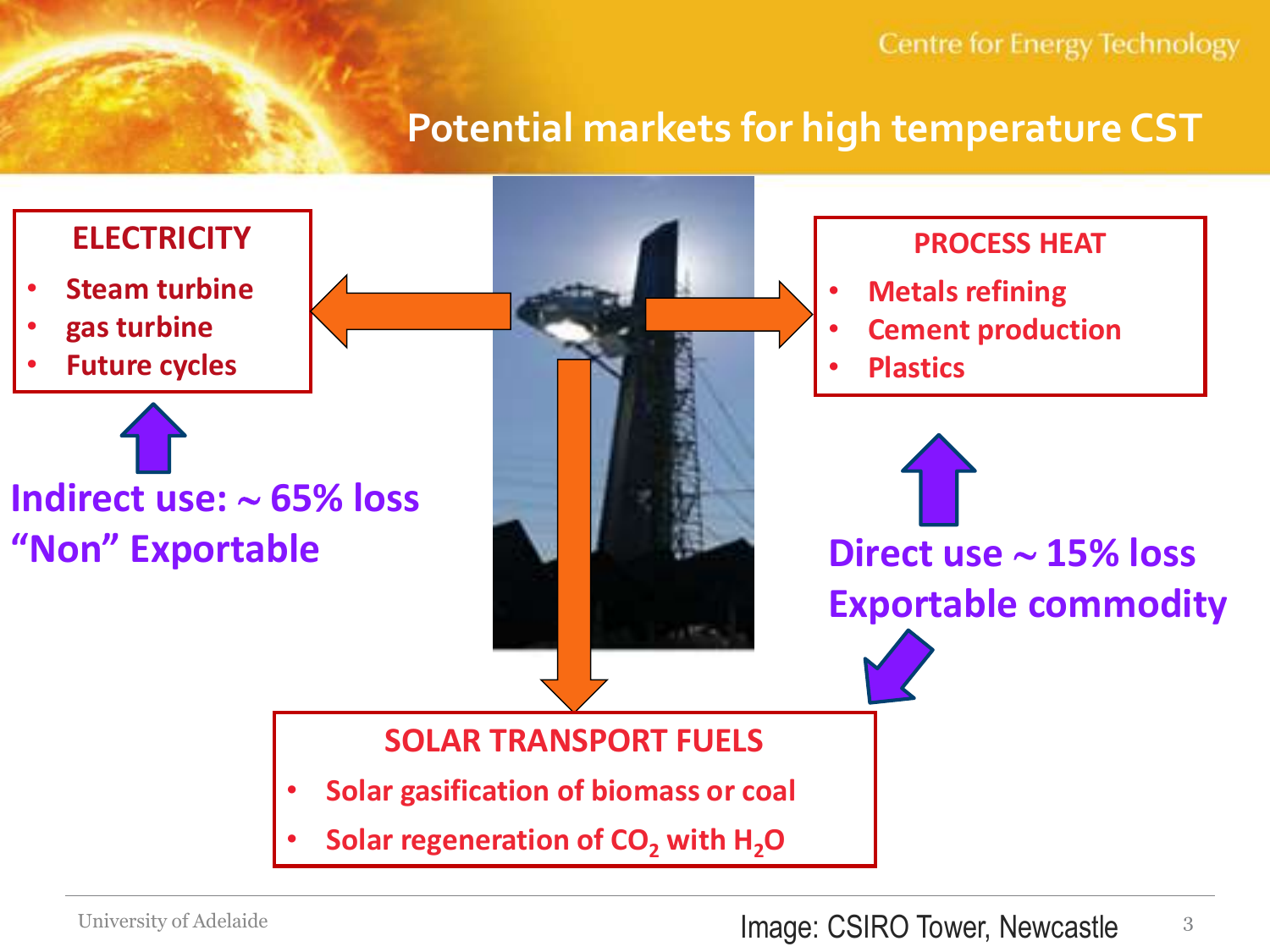# **Market Drivers & Barriers**

**Market Drivers for CST in process heat:**

- **Reduced fuel costs** 
	- Natural gas rising toward world parity
	- Greater viability for stranded sites
- **Reduced vulnerability to potential carbon price** 
	- Plant life typically exceeds 30 years
- **Potential to access new high value products**
	- Premium for low-carbon, solar commodities

**Market Barriers to CST for process heat :**

- **Anticipated high cost for continuous mineral processing with variable solar resource**
	- Continuous processing needed for high efficiency and low production costs
	- Hybridisation, with storage, proposed as lowest cost path
- **High temperature CST technology is pre-commercial**
	- Proposed to implement near-term and develop far-term technologies in parallel

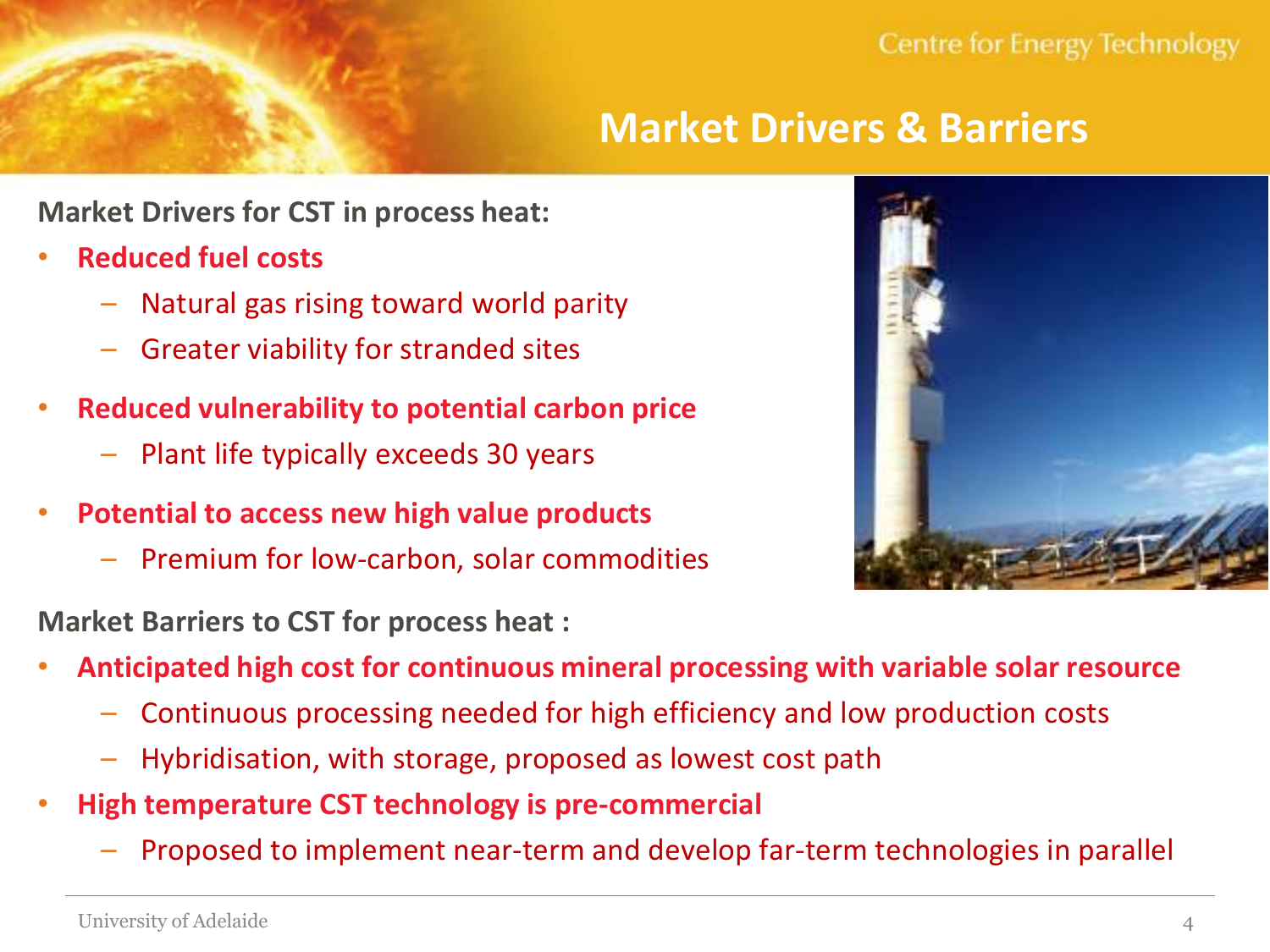## **Key approaches of new ARENA project**

**Target 29-45% CST into a hybrid system:**

- **Staged implementation of:**
	- Near-term low temperature process heat
	- Mid-term solar reforming of natural gas
	- Further-term high temperature process heat
- **Develop hybrid technologies**
	- Utilise solar when resource is strong
	- Can revert to present operation if needed
- **Address both Retro-fit and Greenfield**
	- **Retrofit:** low-cost barrier for demonstration & implementation
	- **Greenfield:** greater performance when technology is available

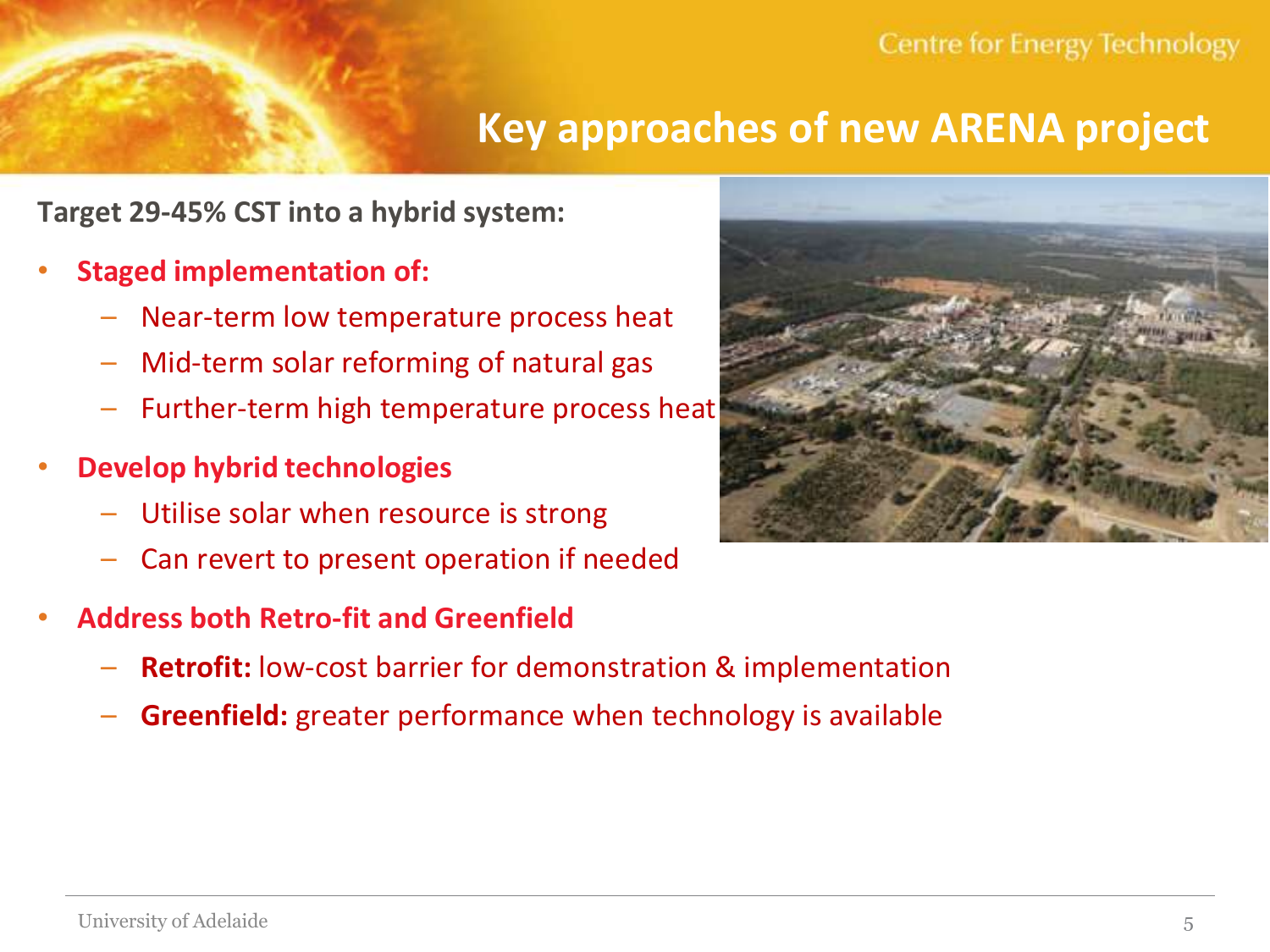## **Centre for Energy Technology Bayer Alumina Refining Process**

**(Simplified diagram of the commercial alumina process)**



- ~50−60% of energy at ~ 170−280 °C
- Suits commercial solar troughs
- R&D needed to address process integration
- 40−50% of energy at  $\sim$ 1000 $^{\circ}$ C
- Suits solar towers
- R&D needed for both reactor and storage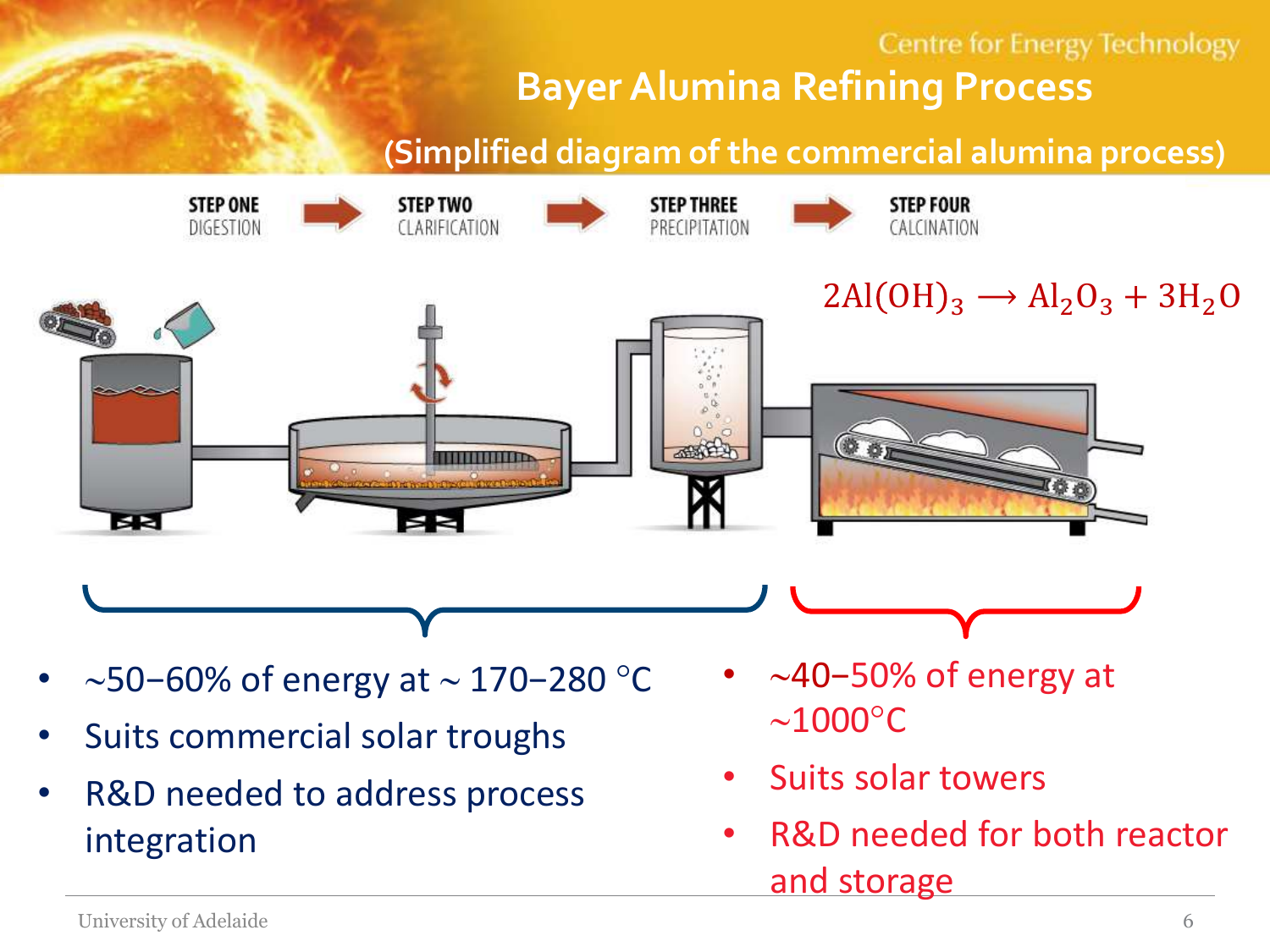# **Parallel Technology Paths**



**Low temp CST**

- Develop process models
- Techno-economic evaluation
- Recommend preferred options

**CST reforming of natural gas**

- Identify low-cost options for syngas storage
- Assess implications of fuel- Develop reactor change on process
- Identify preferred techno- Evaluate impact on economic options

**CST Calcination**

- Develop reliable models of reactor
- configuration
- process
- Techno-economics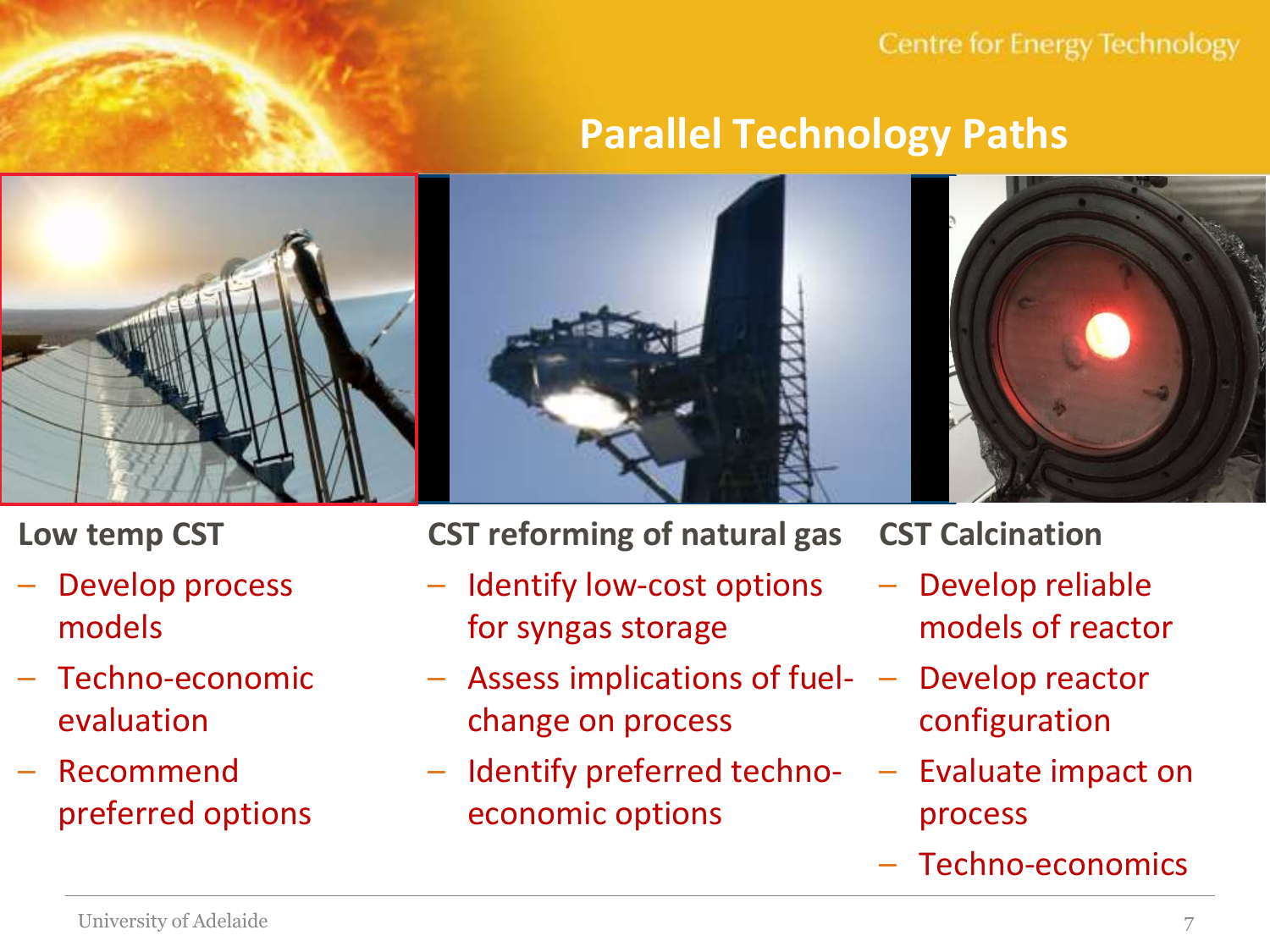# **Demonstration of solar calcination**

#### **Experimental conditions for maximum conversion**

| Power                       | $4.3$ kW          |
|-----------------------------|-------------------|
| Avg. reactor<br>Temperature | 1278°C            |
| Avg. wall<br>temperature    | 1098°C            |
| Air flow rate               | $19.85$ n $L/min$ |
| Particle mass feed<br>rate  | 2.53g/min         |
| <b>Chemical Conversion</b>  | 95.7%             |



**Conversion is defined as:**

$$
X = \frac{2n_{Al_2O_3}}{n_{Al(OH)_3} + 2n_{Al_2O_3}}
$$

**Source:** Davis, Müller, Saw, Steinfeld, Nathan, High Temp Processing Symposium, Melbourne (2016)

University of Adelaide 8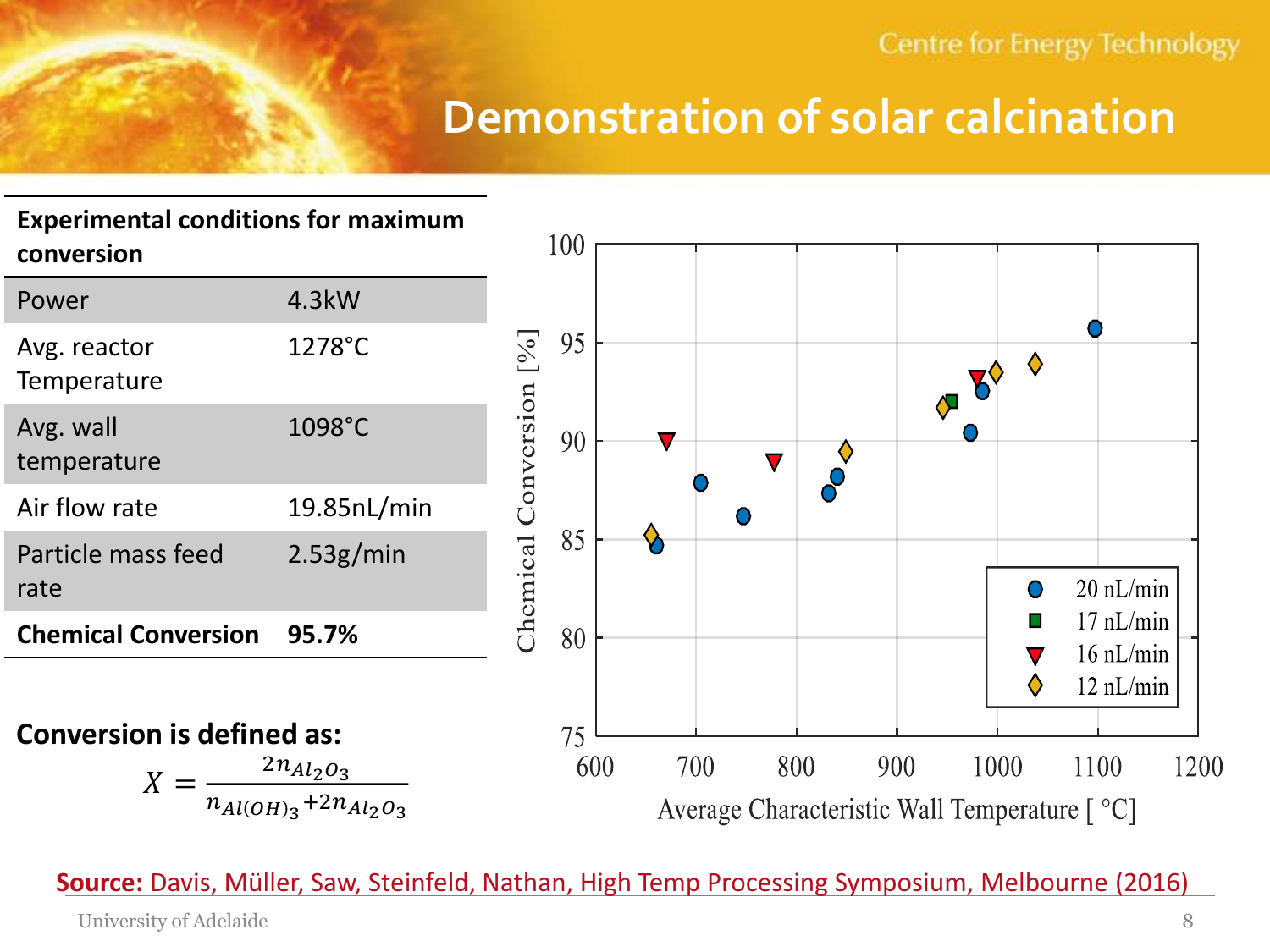# **Centre for Energy Technology Other potential applications in minerals processing**

## **Other processes directly relevant to high temperature alumina calcination**

**Calcination:** lime, magnesium, zirconium

## **Other processes for which alternative CST reactors are under development:**

- **Metals Refining:** copper, iron, etc
- **Low temperature:** Heap leaching

## **Requirements for solar fuels to be most viable:**

- **Good solar resource:** many locations in central Australia
- **Carbonaceous feedstock:** biomass, wastes, natural gas, coal